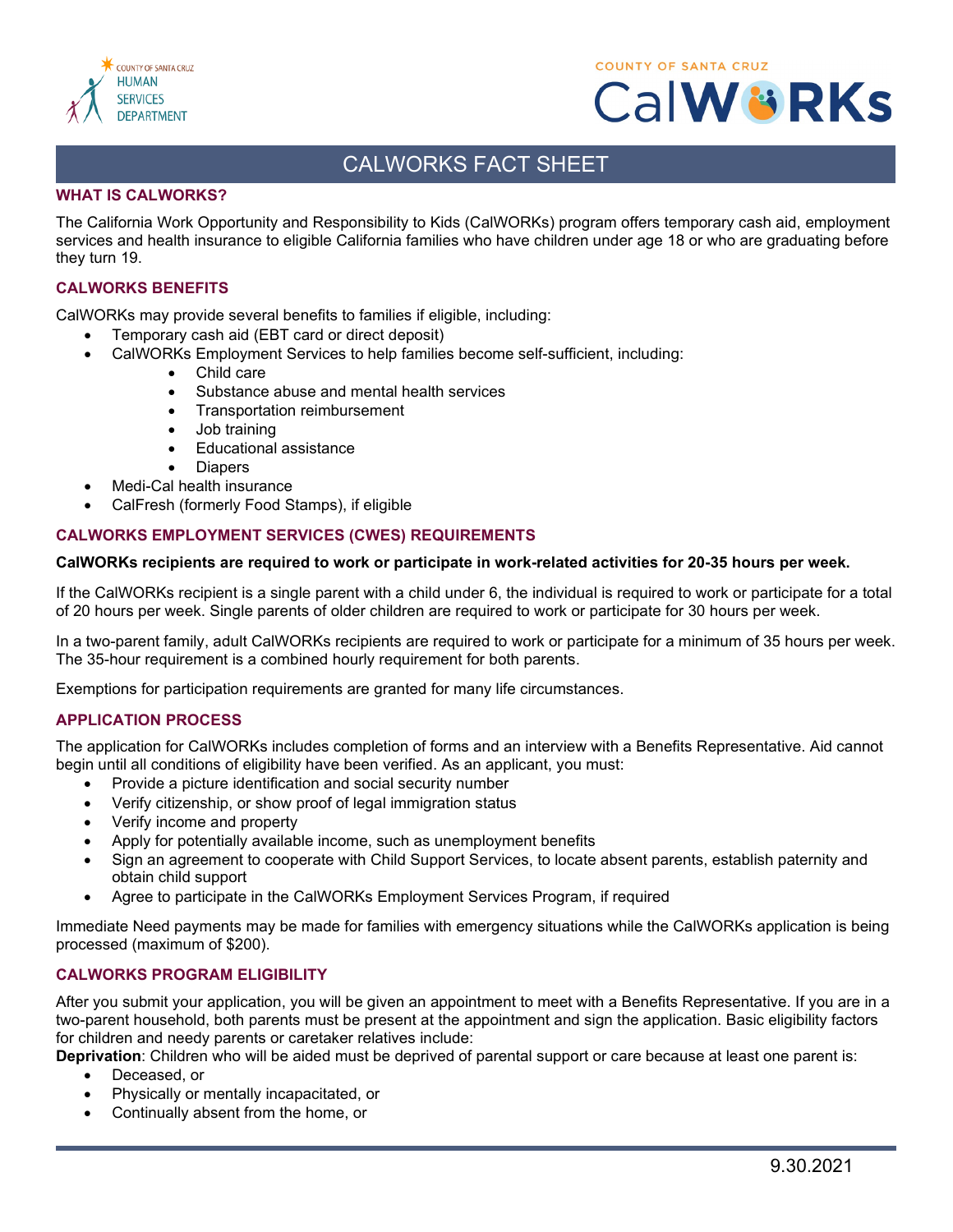





# CALWORKS FACT SHEET

• For two-parent families, if the parent who earned the most in the past 24 months is not working, or working less than 100 hours per month

**Age**: Children may be eligible for CalWORKs until their 18th birthday, or are 18 years old and in high school full-time and expected to graduate before age 19.

**Property**: The property of a child and parent(s) must be under the limits:

- Family members may have \$10,211 combined personal and real property per family. Families with elderly members (those who are 60 years of age or older) may have \$15,317 combined personal and real property per family.
- Furniture, clothing, and appliances are exempt.
- The family home is exempt, providing that the family lives in it.
- The equity value of each vehicle in excess of \$25,483 will be counted towards the maximum property limit.

**Residency**: There are no durational residency requirements. Families must live in California and intend to continue living here to be eligible. CalWORKs-eligible family members must be legal residents of the United States.

## **INCOME LIMITS FOR APPLICANTS**

CalWORKs regulations provide for a gross income limit, which is determined by subtracting \$90 from the earned income of each employed person, then adding all remaining earned and unearned income to determine the gross income for the family. That amount is then compared to the Minimum Basic Standards of Adequate Care (MBSAC) level for the family size. MBSAC is a tool used by California's Department of Social Services to determine CalWORKs eligibility. If the family's total gross monthly income after the \$90 deduction exceeds the MBSAC level for the family size, the family is not eligible. The following chart reflects the current MBSAC levels:

| $\sim$<br>SIZE<br>Household |                        |                            |                             |              |               |                 |                                                   |         |
|-----------------------------|------------------------|----------------------------|-----------------------------|--------------|---------------|-----------------|---------------------------------------------------|---------|
| .<br>Limit                  | ホーー<br>1 h<br>æ<br>، ب | 242<br>- D<br>.<br>− 1 4 — | 1,539<br>$\mathbb{C}$<br>a. | 1,826<br>\$1 | \$2,083<br>ሖጣ | \$2,343<br>. ሱ^ | . . <del>.</del><br>ሖጣ<br><u>516</u><br>- JZ.JI J | \$2,802 |

## **AMOUNT OF CALWORKS CASH ASSISTANCE YOU MAY BE ELIGIBLE FOR**

## **With CalWORKs, you may receive temporary cash aid for up to 48 months total in your lifetime.**

There is a 48-month time limit for adults to receive CalWORKs cash aid. In addition, there is a client-focused 24-month time limit to participate in certain vocational and educational activities during the 48 months.

The size of your household and your monthly income determine how much you receive each month. This chart reflects the maximum aid before earned and unearned income, and any applicable deductions, are applied as of October 1, 2021.

| -<br>וטוי<br>ס∠וכ                           |                    |                    |                    |                                |                 |                   |                           |                      |
|---------------------------------------------|--------------------|--------------------|--------------------|--------------------------------|-----------------|-------------------|---------------------------|----------------------|
| ۱ın<br>oun.<br>AK<br>– IV <sup>r</sup><br>п | $C = 2$<br>$\cdot$ | ホラハイ<br>AD 1<br>ູບ | <b>COOL</b><br>.ኬ. | $\epsilon$<br><u>гра</u><br>٠D | 308<br>π.<br>٠D | 199<br>ጡ /<br>- D | $\sim$<br>г.<br>Ib.<br>٠D | $\mathbf{m}$ .<br>۰п |

## **HOW TO ACCESS YOUR CALWORKS BENEFITS**

Recipients of CalWORKs are issued a plastic card called an Electronic Benefits Transfer (EBT) Card that they can use at ATM machines to withdraw cash. Purchases can also be made at stores that have POS (point of sale) machines, through which recipients will swipe their EBT cards. CalWORKs recipients may also request that their cash aid be automatically deposited into their personal bank account.

## **YOUR RIGHTS**

Whether you are eligible or not, you have the right to be treated with dignity, respect, and courtesy when you apply for CalWORKs. The Human Services Department will not discriminate against anyone because of race, color, national origin, political affiliation, religion, age, sex, sexual or gender orientation, marital status, pregnancy, or physical or mental disability. If you believe that you have not been treated equally, contact the Human Services Department Civil Rights Coordinator at (831) 454-4117.